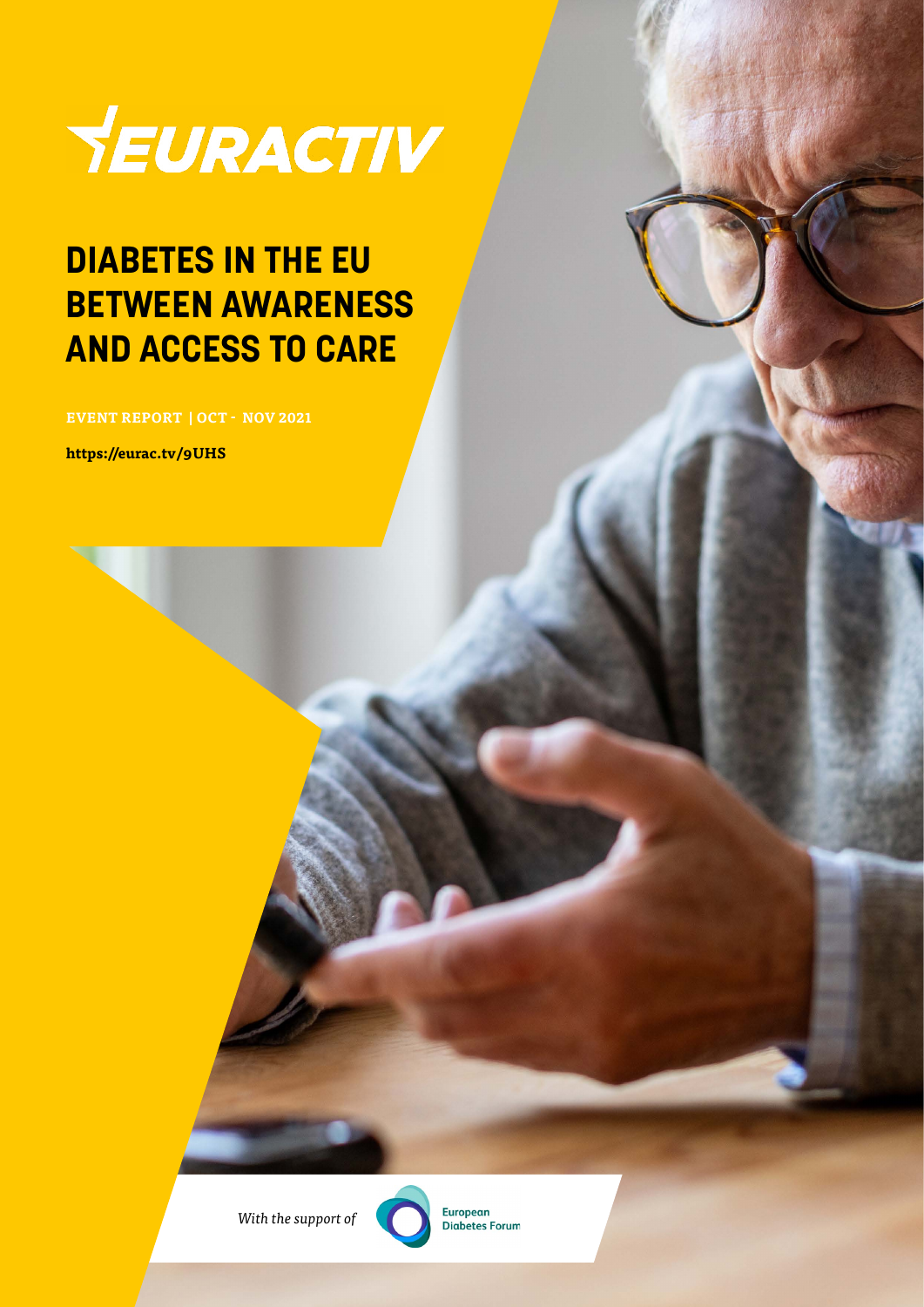

### **DIABETES IN THE EU BETWEEN AWARENESS AND ACCESS TO CARE**

#### **EVENT REPORT**

**https://eurac.tv/9UHS**

*Diabetes remains a major public health concern despite the efforts to increase awareness and reverse its relentless spread in Europe.*

*As a complex condition with a multitude of expressions and causes affecting all genders, generations, and socioeconomic groups, diabetes has been on policymakers radars and a lot has been done in prevention and in improving access to diabetes care for patients.*

*The forthcoming proposal of an EU health data space will come in handy, as it could reinforce the use of data and the recently set up national diabetes registries.*

*In this series of articles, EURACTIV takes a look at the state of play in diabetes treatment and prevention as well as at challenges in improving the quality of care and outcomes. -*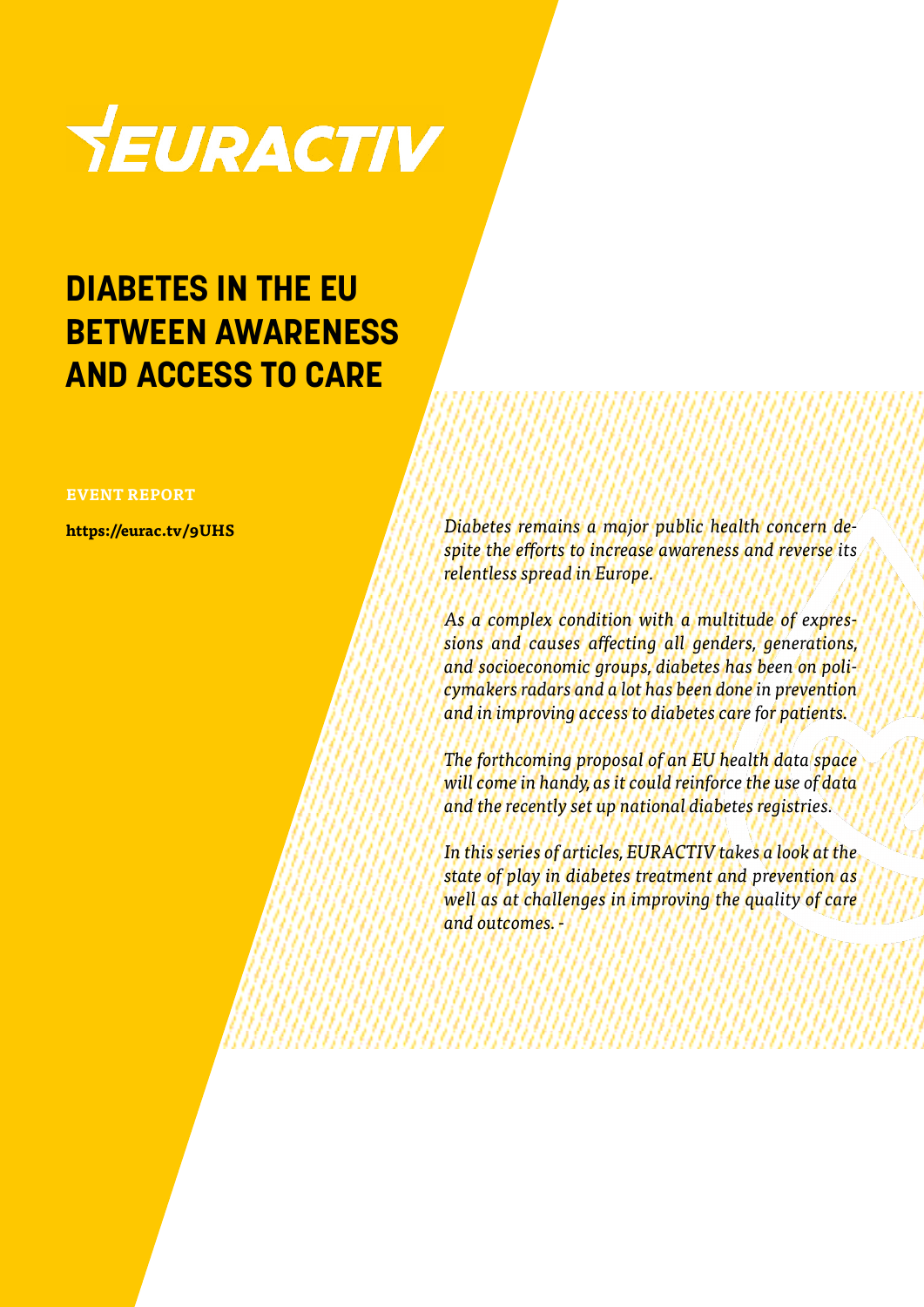## Contents

**4**

**6**

Improving access to diabetes care will fit into EU's health data space

WHO: Real data, not 'guess' needed for equal access to diabetes care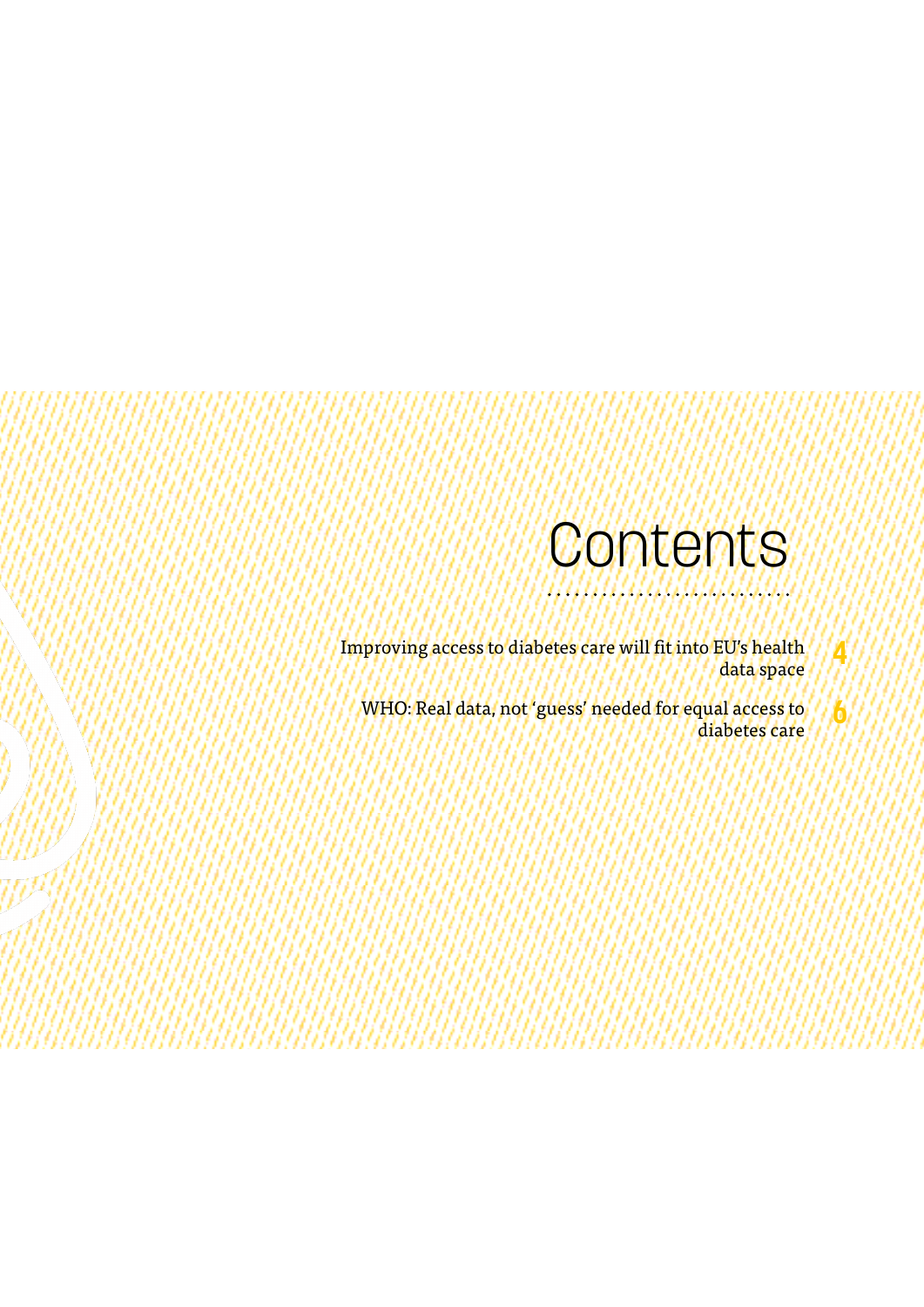# Improving access to diabetes care will fit into EU's health data space

#### *B y G e r a r d o F o r t u n a | E U R A C T I V. c o m*



Indeed a mong<br>
the beneficiaries of the much-<br>
awaited European health data the beneficiaries of the muchspace, according to policymakers and health stakeholders.

In the coming months, the European Commission will seek to create a trustworthy, patient-centred EU's health data space – a cornerstone of the European Health Union plan to reshape the way health is dealt with across the EU.

Expectations are high for this upcoming legislative proposal which promises to unlock the potential of digitalisation in improving hospital systems and enabling patients to have access to better care.

Among the main beneficiaries could be people with diabetes, a disease which one in ten Europeans suffer from and is envisaged to affect 80 million Europeans by 2045 if proper measures to tackle it are not undertaken.

For the Croatian Christiandemocrat MEP Tomislav Sokol, diabetes is one of the biggest public health problems and the EU could address via the European health data space.

"We are putting pressure on the Commission to come up with a concrete legislative proposal [on health data space]," he said at a [recent](https://www.easd.org/eudf-symposium.html)  [event](https://www.easd.org/eudf-symposium.html), adding that amendments in the European Parliament will improve the initiative by making the data space a reality for diabetes patients too.

At the same event, the health data space was put in correlation to diabetes registries by Andrzej Rys, deputy director-general at the Commission's DG SANTE. "We believe in the ambition we really should bring digital health to the 21st century," he said.

#### **DIGITALISATION OF REGISTRIES**

Despite the lack of proper competencies on health, the EU can still support the harmonisation of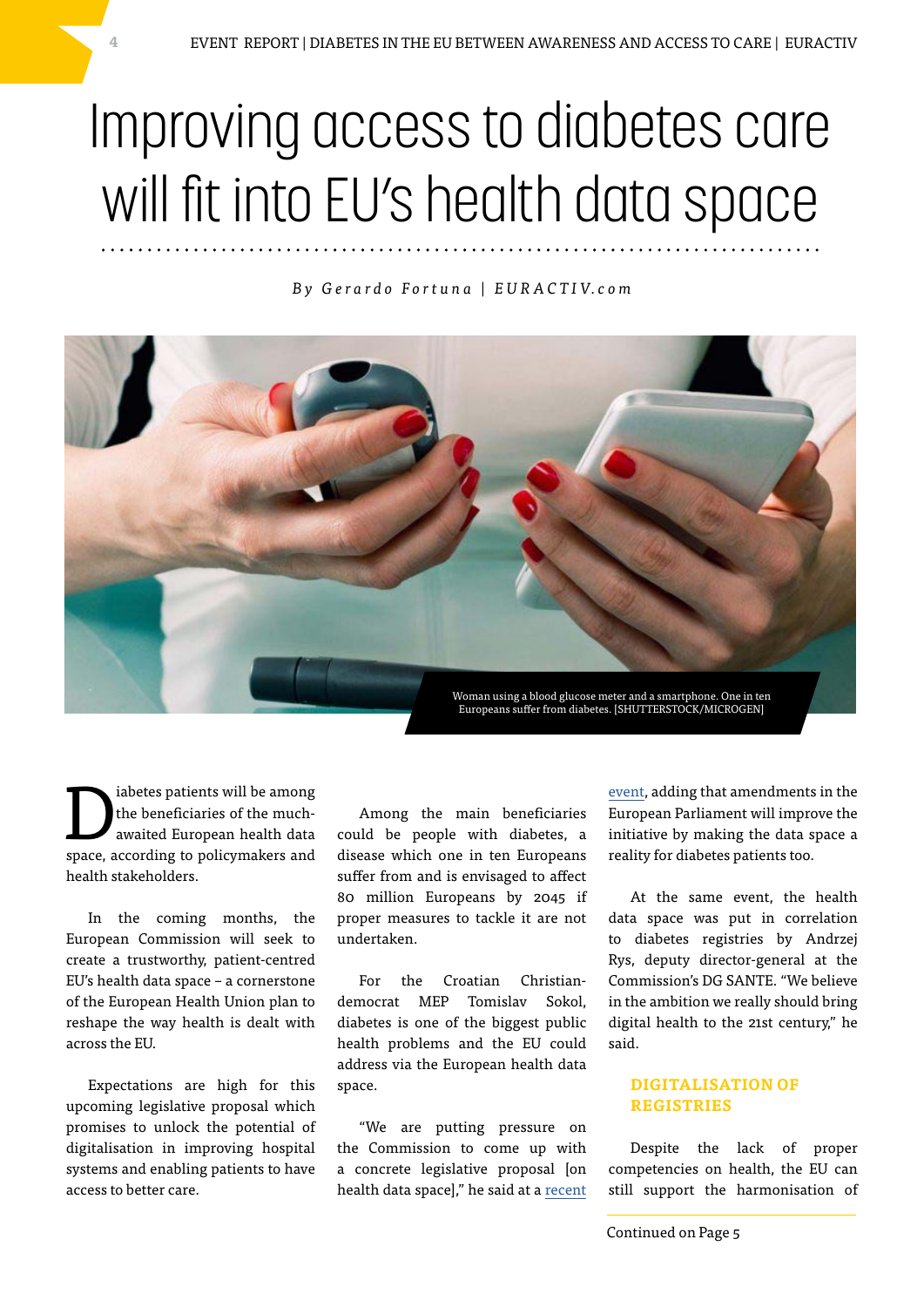#### Continued from Page 4

healthcare standards across the bloc and support member states in achieving their healthcare objectives.

"The use of data in the area of healthcare is one of those areas where the EU can – and I believe will – provide an added value," said MEP Sokol.

With the health data space proposal, the EU executive will try to simplify the exchange of and access to health data for different use cases, including healthcare provisions, digital health services and research.

"This includes the quality of registries and electronic health records. We very strongly support accessible medical devices as well as the use of smartphones and other IoT devices," said the Commission's Rys.

For the Commission, electronic health records, strictly in line with the GDPR rules, will help improve access to quality care, achieve costeffectiveness of care delivery and contribute to the modernisation of health systems.

National and even sub-national diabetes registries are used mainly for surveillance, clinical management or improving the quality of care and they could benefit from digital automatisation.

#### **SECONDARY DATA**

However, the proposal will raise the problematic issue of secondary use of health data, meaning the way data created and registered for health services or related activities can be used for purposes other than the reason for which they were originally collected.

"We would like to increase access and security of primary data but on other hand, we have also the secondary health data which we believe should be more accessible," said Rys.

The re-use of health data as secondary data poses problems because of the fragmented digital infrastructure, but also because there is still uncertainty on artificial intelligence (AI) liability in health and there are limited provisions of data for training AI.

Cross-border health data portability and the possibility to enjoy the benefits of the health data space across all member states is another important topic that needs to be addressed by the Commission.

"The EU can do what it can to remove obstacles to this cross border use of data," said MEP Sokol, mentioning the need for cross-border clinical trials and research as well as the use of European reference networks.

The European Commission has decided against imposing geographical restrictions on the establishment of so-called 'data sharing services,' as part of ambitious new plans laid out in the executive's landmark Data Governance Act.

#### **AUTOMATISATION AND ACCESS**

According to Rys, automatisation is another key area in increasing the quality and access to data.

Likewise, Robert Heine, executive medical director for diabetes at the pharmaceutical company Ely Lilly, said that health data need to be

collected automatically in order to have the double benefit of giving patients access to data and reducing the burden on the healthcare system.

"I don't think we can ask people to enter data manually anymore. This also should ensure a higher quality of data collection," he said.

However, access to care and, in particular, lack of diagnosis and treatment remain the thorniest problems when it comes to diabetes, according to Bente Mikkelsen, director of WHO's department for non-communicable disease.

"Globally, we know that 50% of people with type-2 diabetes who need insulin don't get what they need. And this happens 100 years after the discovery of insulin," she said.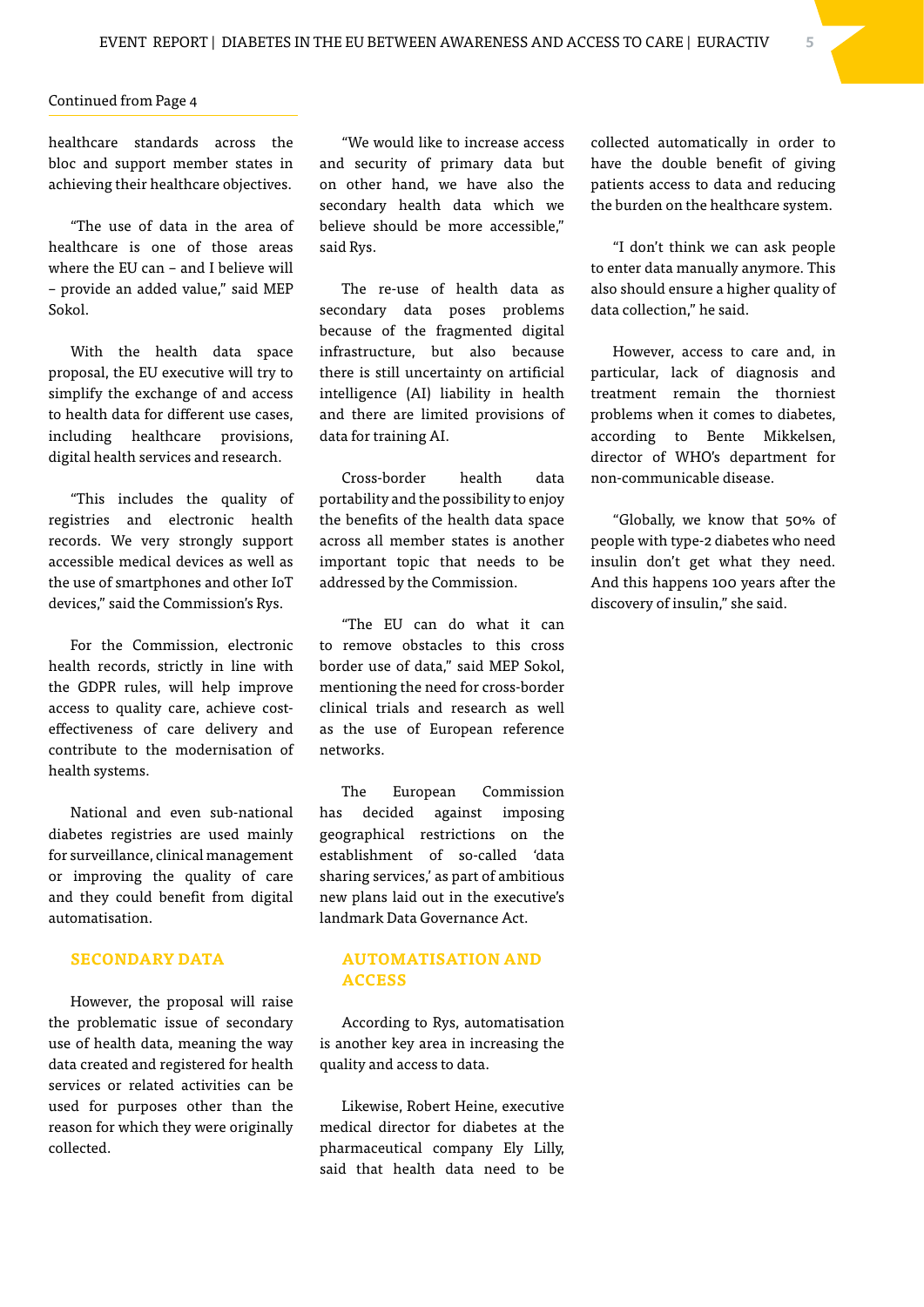#### INTERVIEW

## WHO: Real data, not 'guess' needed for equal access to diabetes care

*B y C l a r a B a u e r a n d G i e d r e P e s e c k y t e | E U R A C T I V. c o m*



Insuring that all people<br>diagnosed with diabetes<br>have access to equitable, diagnosed with diabetes have access to equitable, comprehensive, affordable and quality management cannot be done without the use of data, according to a World Health Organisation expert.

*Bente Mikkelsen is the director of the non-communicable disease department at the World Health Organization (WHO) headquarters. She spoke to EURACTIV's health reporter Giedre Peseckyte.*

#### *What should be done to prevent new diabetes cases?*

In a nutshell, reducing the risk factors and improving the prevention. Governments should facilitate and support access to healthy diets and physical activity and people should be informed about the importance of dietary habits and healthy lifestyles.

#### *But is there enough awareness in society? How much do people know about the disease?*

Diabetes is one of the oldest diseases but there's still a lot of misconception about its nature. For many it seems very simplistic, so people don't really understand the multi-organ disease that diabetes is.

Over time, diabetes can damage the heart, blood vessels, eyes, kidneys, and nerves. Diabetes has an impact on the eyes – it is a major cause of blindness. Diabetes also impacts the cardiovascular system with an increased risk of heart attacks and strokes. Impaired blood flow combined with nerve damage in the feet increases the risk of foot ulcers and limb amputation.

There is still a need for awarenessbuilding in all countries. WHO and partners make an effort to increase awareness globally, therein Europe, through the [Global Diabetes Compact](https://www.who.int/news/item/27-05-2021-new-wha-resolution-to-bring-much-needed-boost-to-diabetes-prevention-and-control-efforts),

Continued on Page 7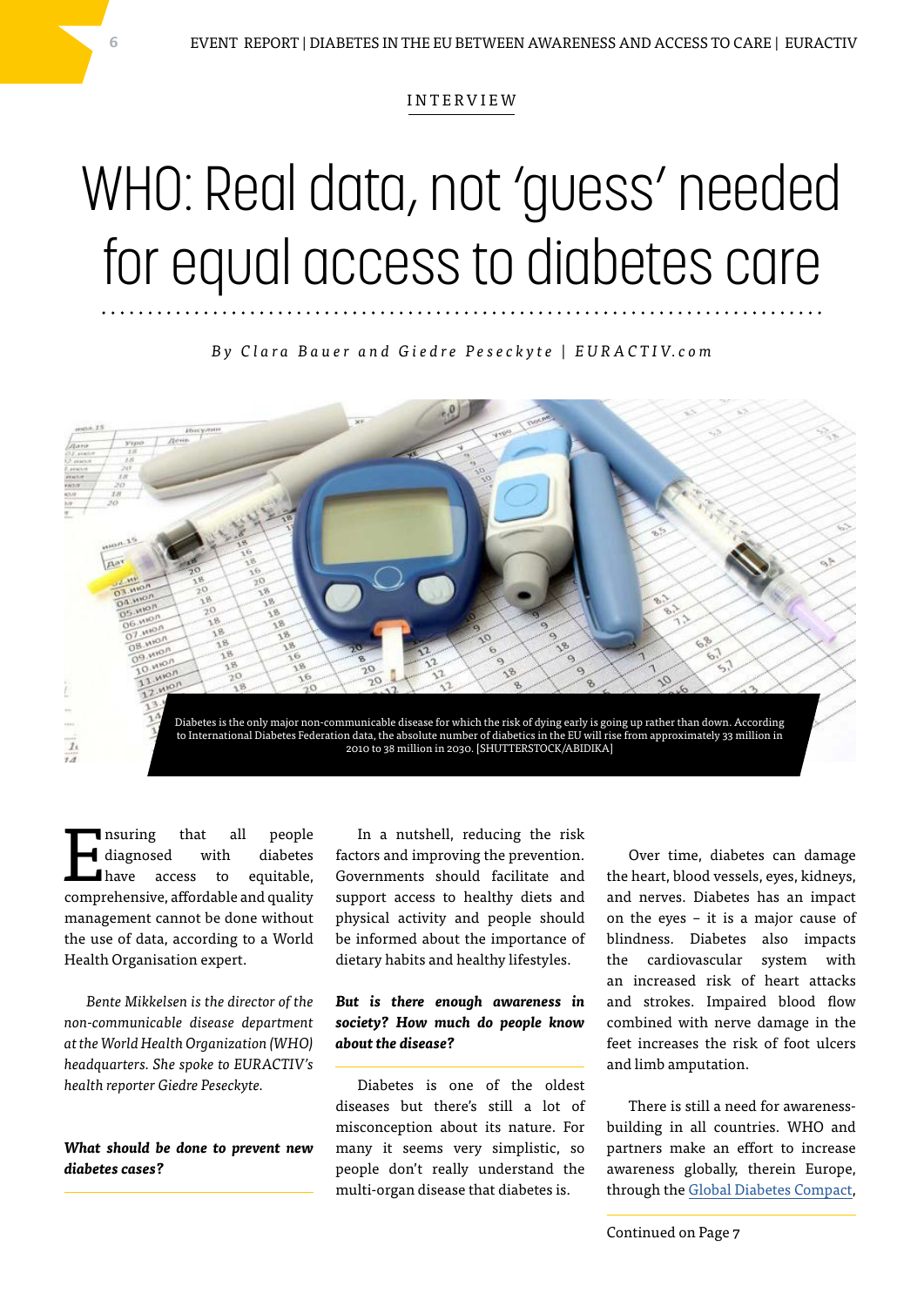#### Continued from Page 6

the Global Diabetes Compact Forum with its growing numbers of partners and also through People Living with Diabetes.

#### *Beyond these increasing numbers, are there more cases that are just simply undiagnosed?*

When you look at the lack of diagnosis worldwide, four out of five adults with undiagnosed diabetes live in low and middle-income countries. The recently released IDF data estimate that around one-third of people living with diabetes in Europe are undiagnosed.

#### *How important is it to diagnose diabetes early then and how can this be ensured?*

It's not possible to give evidence on exactly how early the diagnosis should be in order to measure the improvement of outcomes. This is one of the gaps in research.

However, earlier diagnoses of people with type 1 diabetes should be promoted worldwide due to prevent deaths of delayed diagnoses and high prevalence of diabetic ketoacidosis at diagnosis.

### *Talking about patient needs, there are many multiple treatments available for diabetes. But are they reaching patients and how different is the situation in different countries?*

The number of people living with diabetes quadrupled since 1980 and we know it is on the rise. At the moment, we have more than 420 million people living with diabetes and it is estimated there will be 643 million in 2030, as many as 784 million in 2045.

This increase is also combined with an increase in premature mortality, meaning dying before

70 years of age. When you look at the lack of access to medicines and technology, it is estimated that 50% of the people with type 2 diabetes who need insulin don't get that on a regular basis.

And then, only a small extent of the diabetes diagnosis, screening and care is included in the primary health care system. This is too weak.

That is why we are very grateful for the World Health Assembly resolution on Diabetes this year that commit all member States to give Diabetes priority and for WHO to work on accessibility and affordability for insulin and other Diabetes medicines and medical devices.

#### *Did the pandemic have an impact on this too?*

During the COVID-19 pandemic, diabetes patients were one of the groups at most risk for getting severely ill and dying. We conducted a survey that showed 60% of countries had partially or fully disrupted health care services for the treatment of diabetes and diabetes-related complications.

#### *What about registries for diabetes? This is being discussed a lot and countries seem to have a different take on this.*

Data is important and we need data to take action. What we are looking at, in general, is facility-based data and data included in the health information system. At the moment, we have very scattered data.

I think we will, in the coming years, discuss this more intensively as we develop tools for collecting facility-based data for all diseases, but also linked to the global diabetes targets that we have suggested for the WHO member states to discuss this year.

#### *So what should a diabetes register look like?*

This is something we need to come back to. The format should accommodate various settings. And I look forward to having this discussion with our Global Technical Advisory Group on diabetes that will give advice to WHO.

But I would like to say that without data, it's very difficult to build accountability and also to help ensure that diabetes is diagnosed, treated and controlled.

Our vision is to reduce the risk of diabetes, and also to ensure that all people who are diagnosed with diabetes have access to equitable, comprehensive, affordable and quality management. And to reach this target, we need to measure, we cannot only guess.

#### *There is a globally agreed target to [halt the rise of diabetes and obesity by](https://www.who.int/health-topics/diabetes#tab=tab_1)  [2025](https://www.who.int/health-topics/diabetes#tab=tab_1). What should be done in order to do so?*

Halting the rise in obesity and diabetes is possible. Partnerships between governments and civil societies and all non state actors will be key to supporting policy implementation necessary to halt the rise. The recommended policy actions for preventing obesity and diabetes are aimed at increasing physical activity and uptake of a healthy diet.

We need academicians, we need non-governmental organizations, we need people living with diabetes, also stepping up and helping us to, to some extent, change the language. We also need to push on education such as speaking of diets in schools and kindergartens.